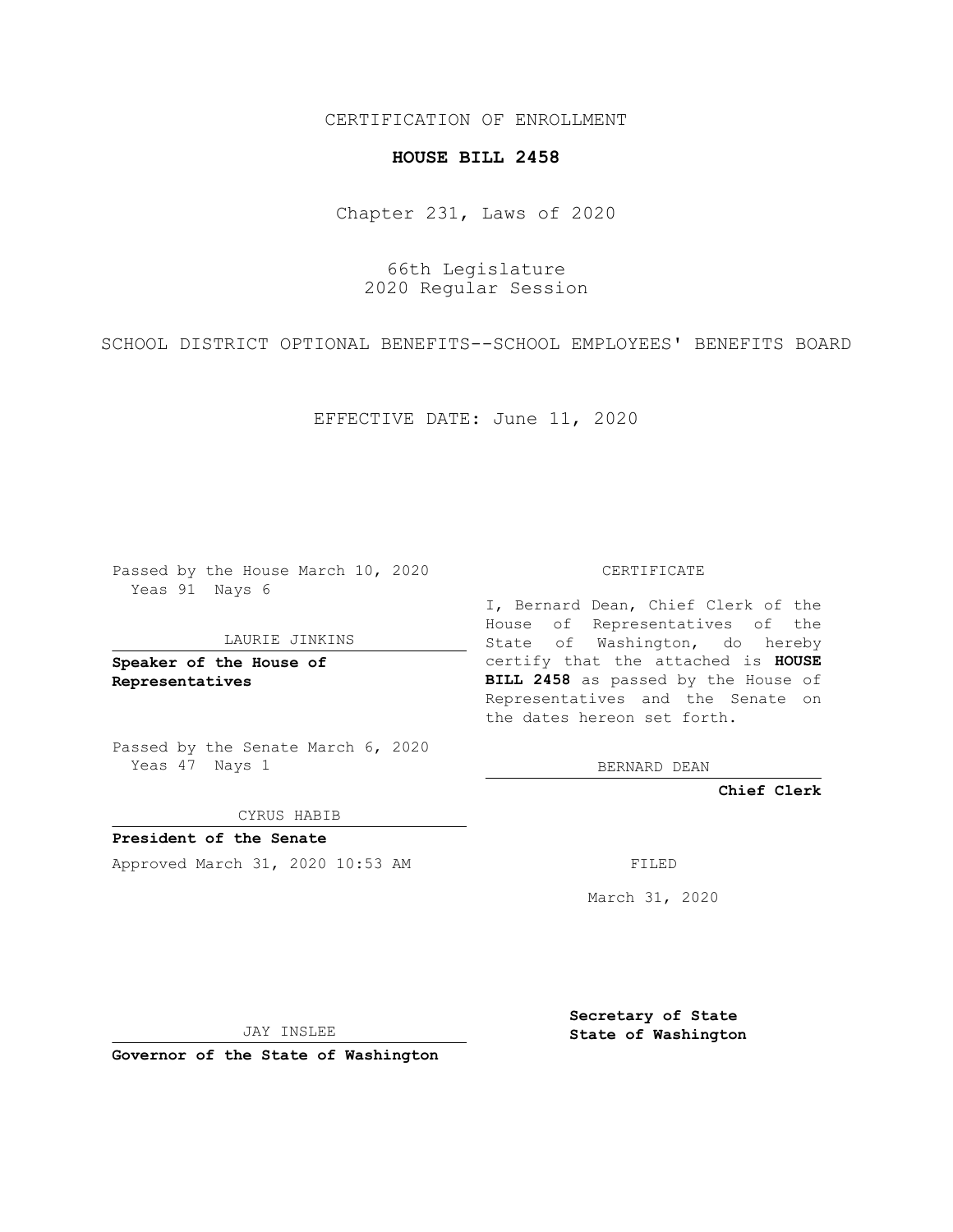## **HOUSE BILL 2458**

AS AMENDED BY THE SENATE

Passed Legislature - 2020 Regular Session

## **State of Washington 66th Legislature 2020 Regular Session**

**By** Representatives Stonier, Sells, Dolan, Schmick, Boehnke, Bergquist, Vick, Pollet, and Wylie

Read first time 01/14/20. Referred to Committee on Education.

1 AN ACT Relating to optional benefits offered by school districts; 2 amending RCW 28A.400.280 and 28A.400.350; and adding a new section to 3 chapter 41.05 RCW.

4 BE IT ENACTED BY THE LEGISLATURE OF THE STATE OF WASHINGTON:

5 **Sec. 1.** RCW 28A.400.280 and 2018 c 260 s 29 are each amended to read as follows:6

 (1) Except as provided in subsection (2) of this section, school districts may provide employer fringe benefit contributions after October 1, 1990, only for basic benefits. However, school districts may continue payments under contracts with employees or benefit providers in effect on April 13, 1990, until the contract expires.

12 (2)(a) School districts may provide employer contributions after 13 October 1, 1990, for optional benefit plans, in addition to basic 14 benefits. Beginning January 1, 2020, school district optional 15 benefits must ((be outside)) not compete with any form of the basic 16 or optional benefits offered in the school employees' benefits board 17 program either under the school employees' benefits board's authority 18 in RCW  $41.05.740$  ( $(46)$ )) or offered under the authority of the health 19 care authority in the salary reduction plan authorized in RCW 20 41.05.300 and 41.05.310.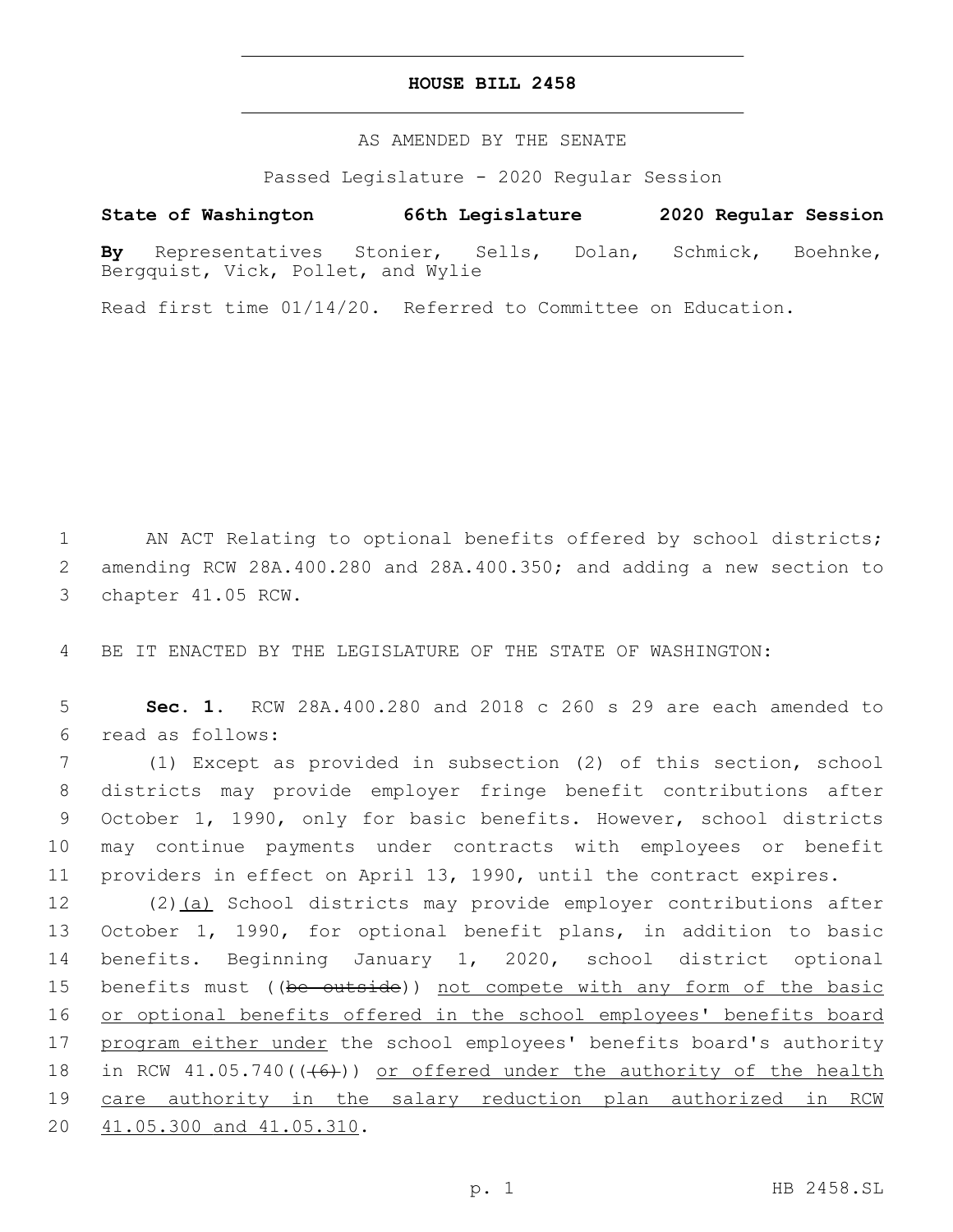(b) Beginning December 1, 2019, and each December 1st thereafter, school district optional benefits must be reported to the school 3 employees' benefits board and health care authority. ((The school employees' benefits board shall review the optional benefits offered by districts and: (a) Determine if the optional benefits conflict with school employees' benefits board's plans offering authority and, if not, (b) evaluate whether to seek additional benefit offerings 8 authority from the legislature. Optional benefits may include direct 9 agreements as defined in chapter 48.150 RCW, and may include employee))

11 (c) School districts, and the applicable carrier, must work with 12 the health care authority to either modify and remove competing 13 components of the district-based benefit or end any district-based 14 benefit offering in competition with either the health care 15 authority's or the school employees' benefits board offered benefits. 16 (d) Unless the school employees' benefits board offers such

17 benefits, school districts may offer only the following optional 18 benefits to school employees:

19 (i) Benefits listed in section 3(1) (a) through (i) of this act, 20 offered as employee-paid, voluntary benefits that may be administered 21 by using payroll deductions; and

22 (ii) Voluntary employees' beneficiary association accounts ((that 23  $can be liquidated by the employee on termination of employment)$ 24 including benefit plans authorized in RCW 28A.400.210(3).

25 ((Optional benefit plans may be offered only if:

26 (a) Each full-time employee, regardless of the number of 27 dependents receiving basic coverage, receives the same additional 28 employer contribution for other coverage or optional benefits; and

 (b) For part-time employees, participation in optional benefit plans shall be governed by the same eligibility criteria and/or proration of employer contributions used for allocations for basic benefits.)

 (3) School districts are not intended to divert state basic benefit allocations for other purposes. Beginning January 1, 2020, school districts must offer all benefits offered by the school employees' benefits board administered by the health care authority, 37 and consistent with RCW 41.56.500(2).

38 (4) Any optional benefits offered by a school district under 39 subsection (2) of this section are considered an enhancement to the 40 state's definition of basic education.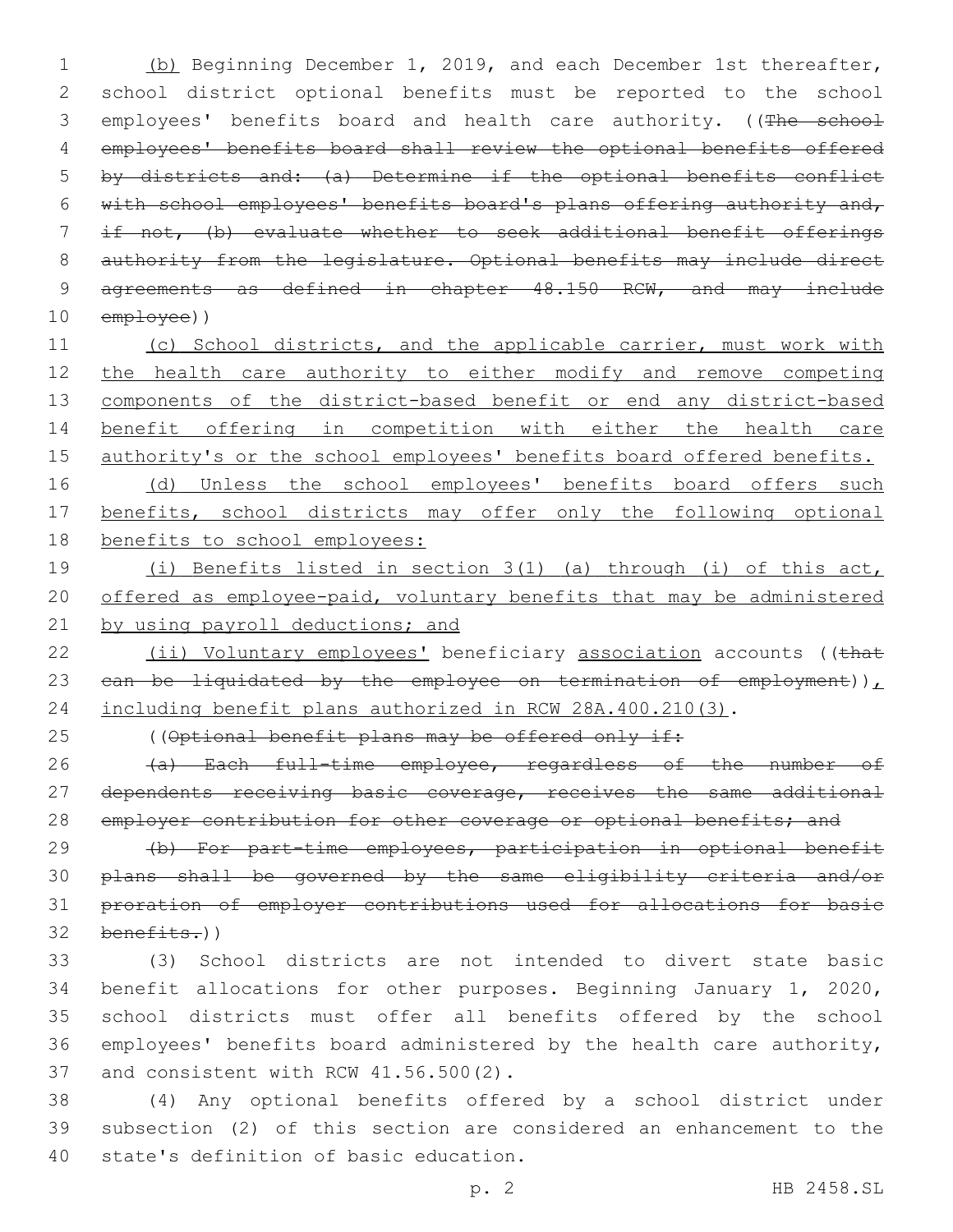**Sec. 2.** RCW 28A.400.350 and 2019 c 411 s 6 are each amended to 2 read as follows:

 (1) The board of directors of any of the state's school districts or educational service districts may make available medical, dental, vision, liability, life, accident, disability, and salary protection or insurance, direct agreements as defined in chapter 48.150 RCW, or any one of, or a combination of the types of employee benefits enumerated in this subsection, or any other type of insurance or protection, for the members of the boards of directors, the students, and employees of the school district or educational service district, and their dependents. Except as provided in subsection (6) of this section, such coverage may be provided by contracts or agreements with private carriers, with the state health care authority, or through self-insurance or self-funding pursuant to chapter 48.62 RCW, 15 or in any other manner authorized by law. Any direct agreement must 16 comply with RCW 48.150.050.

 (2)(a) Whenever funds are available for these purposes the board of directors of the school district or educational service district may contribute all or a part of the cost of such protection or insurance for the employees of their respective school districts or educational service districts and their dependents. The premiums on such liability insurance shall be borne by the school district or 23 educational service district.

 (b) After October 1, 1990, school districts may not contribute to any employee protection or insurance other than liability insurance unless the district's employee benefit plan conforms to RCW 27 28A.400.275 and 28A.400.280.

 (c) After December 31, 2019, school district contributions to any employee insurance that is purchased through the health care authority must conform to the requirements established by chapter 41.05 RCW and the school employees' benefits board.

 (3) For school board members, educational service district board members, and students, the premiums due on such protection or insurance shall be borne by the assenting school board member, educational service district board member, or student. The school district or educational service district may contribute all or part of the costs, including the premiums, of life, health, health care, accident or disability insurance which shall be offered to all students participating in interschool activities on the behalf of or as representative of their school, school district, or educational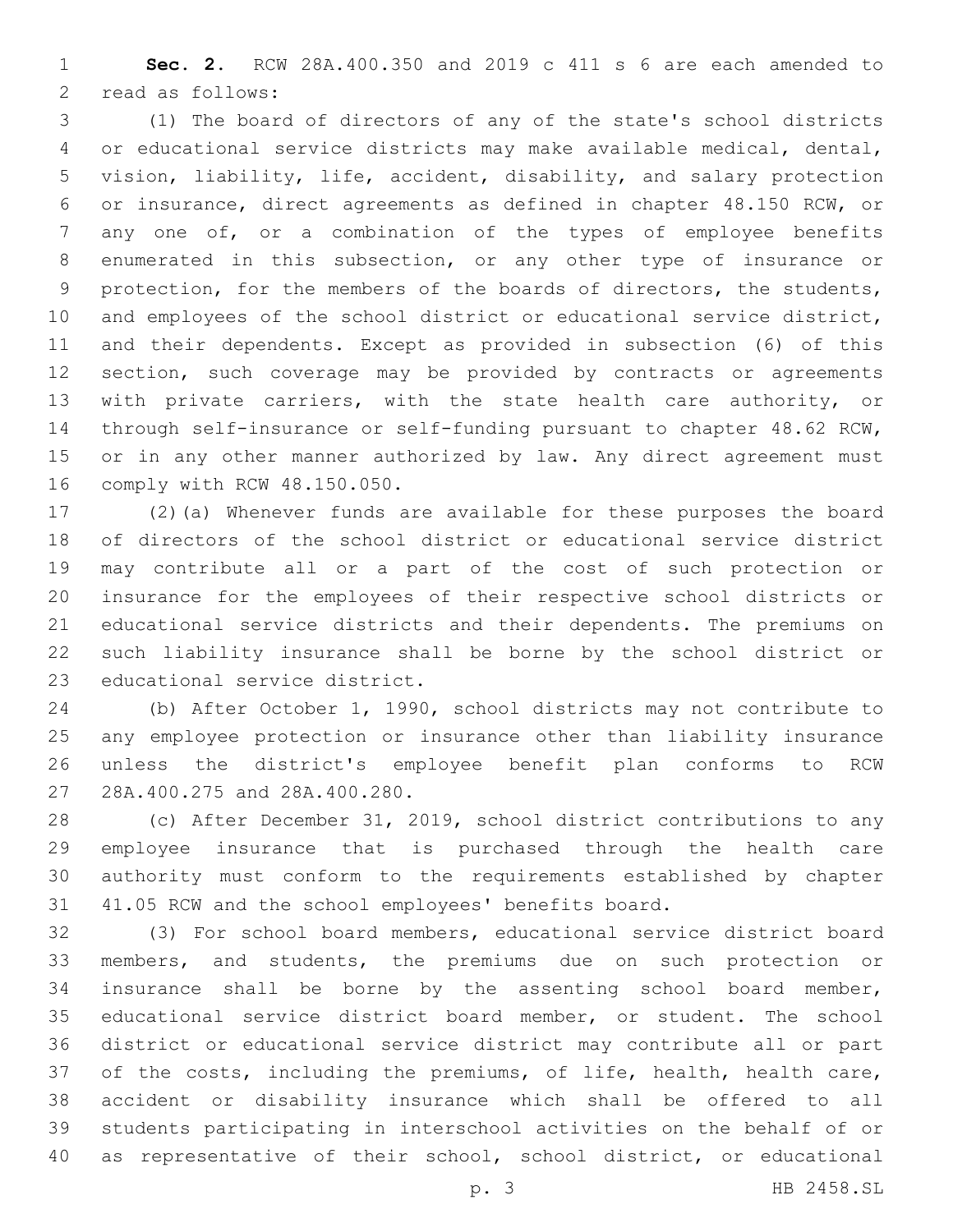service district. The school district board of directors and the educational service district board may require any student participating in extracurricular interschool activities to, as a condition of participation, document evidence of insurance or purchase insurance that will provide adequate coverage, as determined by the school district board of directors or the educational service district board, for medical expenses incurred as a result of injury sustained while participating in the extracurricular activity. In establishing such a requirement, the district shall adopt regulations for waiving or reducing the premiums of such coverage as may be offered through the school district or educational service district to students participating in extracurricular activities, for those students whose families, by reason of their low income, would have difficulty paying the entire amount of such insurance premiums. The district board shall adopt regulations for waiving or reducing the insurance coverage requirements for low-income students in order to assure such students are not prohibited from participating in 18 extracurricular interschool activities.

 (4) All contracts or agreements for insurance or protection written to take advantage of the provisions of this section shall provide that the beneficiaries of such contracts may utilize on an equal participation basis the services of those practitioners licensed pursuant to chapters 18.22, 18.25, 18.53, 18.57, and 18.71 24 RCW.

 (5)(a) Until the creation of the school employees' benefits board under RCW 41.05.740, school districts offering medical, vision, and 27 dental benefits shall:

 (i) Offer a high deductible health plan option with a health savings account that conforms to section 223, part VII of subchapter 1 of the internal revenue code of 1986. School districts shall comply with all applicable federal standards related to the establishment of 32 health savings accounts;

 (ii) Make progress toward employee premiums that are established to ensure that full family coverage premiums are not more than three times the premiums for employees purchasing single coverage for the same coverage plan, unless a subsequent premium differential target is defined as a result of the review and subsequent actions described 38 in RCW 41.05.655;

 (iii) Offer employees at least one health benefit plan that is not a high deductible health plan offered in conjunction with a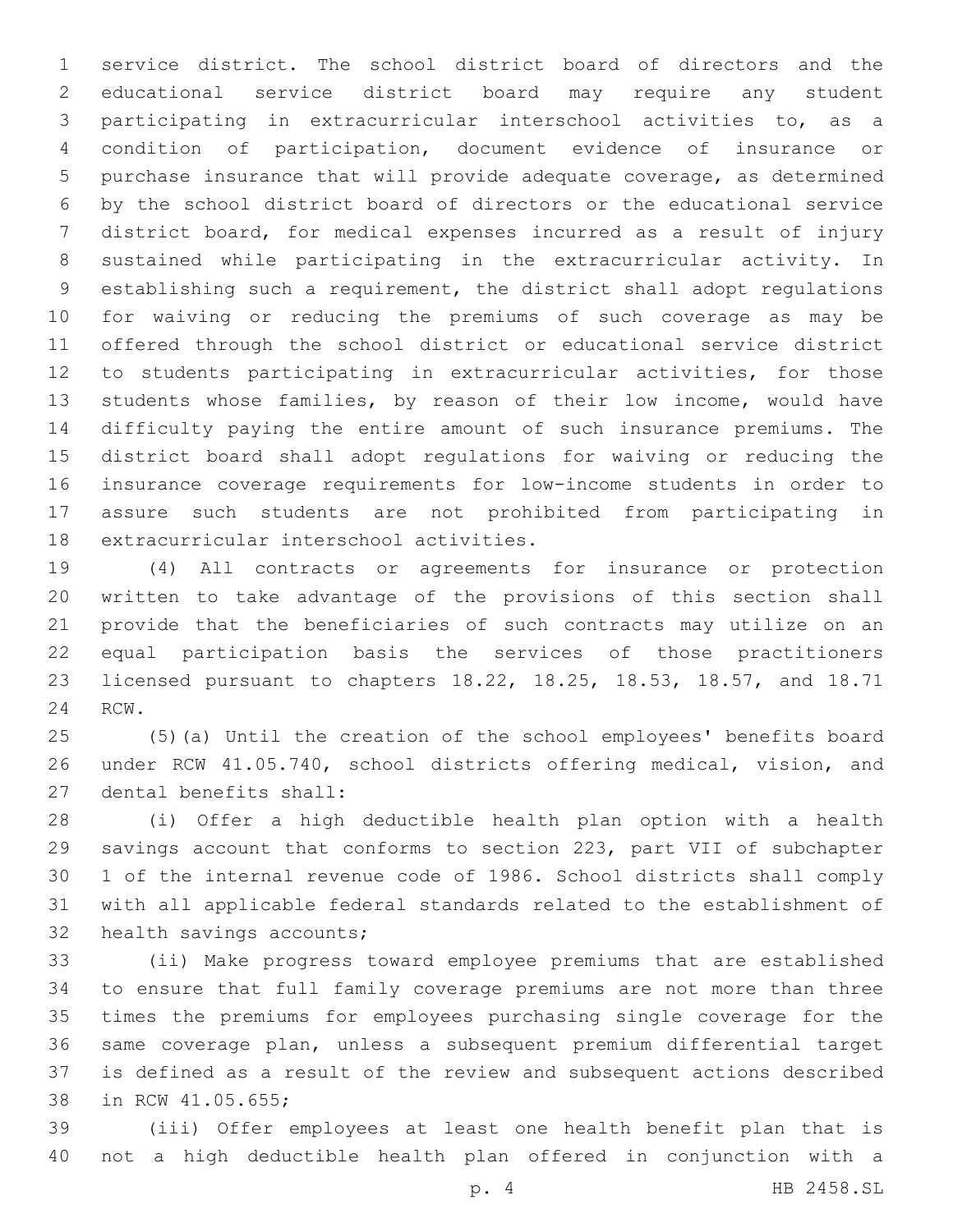health savings account in which the employee share of the premium cost for a full-time employee, regardless of whether the employee chooses employee-only coverage or coverage that includes dependents, does not exceed the share of premium cost paid by state employees during the state employee benefits year that started immediately 6 prior to the school year.

 (b) All contracts or agreements for employee benefits must be held to responsible contracting standards, meaning a fair, prudent, and accountable competitive procedure for procuring services that includes an open competitive process, except where an open process would compromise cost-effective purchasing, with documentation 12 justifying the approach.

 (c) School districts offering medical, vision, and dental benefits shall also make progress on promoting health care innovations and cost savings and significantly reduce administrative 16 costs.

 (d) All contracts or agreements for insurance or protection described in this section shall be in compliance with chapter 3, Laws 19 of 2012 2nd sp. sess.

 (6) The authority to make available basic and optional benefits to school employees under this section expires December 31, 2019, except (a) for nonrepresented employees of educational service 23 districts for which the authority expires December 31, 2023, and (b) as authorized under RCW 28A.400.280. Beginning January 1, 2020, school districts, for all school employees, and educational service districts, for represented employees, shall make available basic and optional benefits through plans offered by the health care authority and the school employees' benefits board. Beginning January 1, 2024, educational service districts, for nonrepresented employees, shall make available basic and optional benefits through plans offered by the health care authority and the school employees' benefits board.

 NEW SECTION. **Sec. 3.** A new section is added to chapter 41.05 33 RCW to read as follows:

 (1) In addition to the benefits offering authority under this chapter, the school employees' benefits board may study and, subject to the availability of funding, offer the following employee-paid, 37 voluntary benefits:

- 38 (a) Emergency transportation;
- (b) Identity protection;39

p. 5 HB 2458.SL